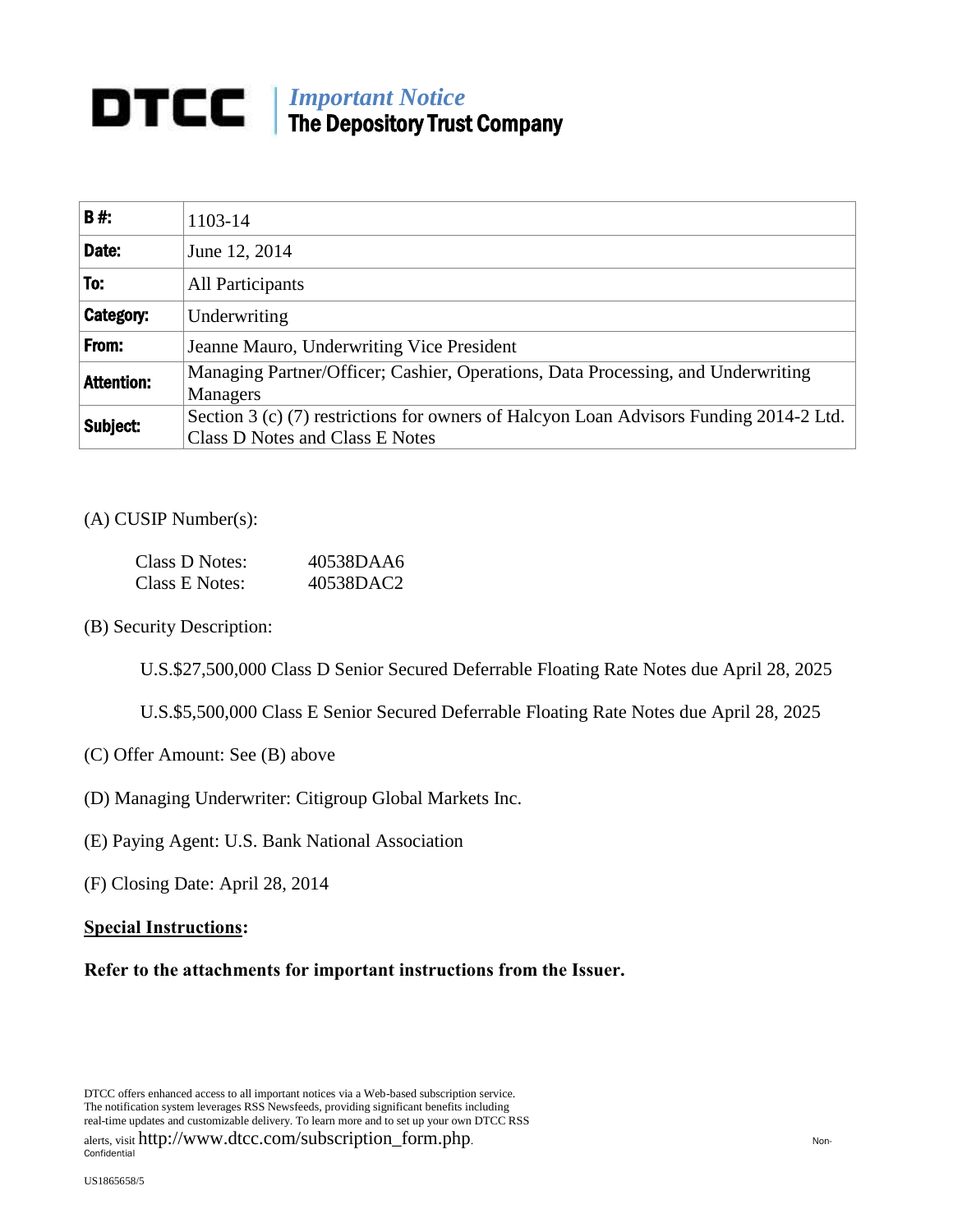**HALCYON LOAN ADVISORS FUNDING 2014-2 LTD.**

c/o MaplesFS Limited P.O. Box 1093, Queensgate House Grand Cayman KY1-1102, Cayman Islands

Class D Notes due 2025

CUSIP: 40538DAA6

Class E Notes due 2025

CUSIP: 40538DAC2

The Issuer and the Initial Purchaser are putting Participants on notice that they are required to follow these purchase and transfer restrictions with regard to the above referenced securities.

In order to qualify for the exemption provided by Section  $3(c)(7)$  under the Investment Company Act of 1940, as amended (the "Investment Company Act"), and the exemption provided by Rule 144A under the Securities Act of 1933, as amended (the "Securities Act"), offers, sales and resales of the Class D Senior Secured Deferrable Floating Rate Notes due 2025 and the Class E Senior Secured Deferrable Floating Rate Notes due 2025 held through DTC (the "Securities") within the United States or to U.S. Persons may only be made in minimum denominations of \$500,000 to "qualified institutional buyers" ("QIBs") within the meaning of Rule 144A that are also "qualified purchasers" ("QPs") within the meaning of Section  $2(a)(51)(A)$  of the Investment Company Act. Each purchaser of Securities (1) represents to and agrees with the Issuer and the Initial Purchaser that (A)(i) the purchaser is a QIB who is a QP (a "QIB/QP"); (ii) the purchaser is not a broker-dealer which owns and invests on a discretionary basis less than \$25 million in securities of unaffiliated issuers; (iii) the purchaser is not a participantdirected employee plan, such as a 401(k) plan; (iv) the QIB/QP is acting for its own account, or the account of another QIB/QP; (v) the purchaser is not formed for the purpose of investing in the Issuer; (vi) the purchaser, and each account for which it is purchasing, will hold and transfer at least the minimum denomination of Securities; (vii) the purchaser understands that the Issuer may receive a list of participants holding positions in its securities from one or more book-entry depositaries; and (viii) the purchaser will provide notice of the transfer restrictions to any subsequent transferees; or (B) it is not a U.S. Person and is purchasing the Securities outside the United States and (2) acknowledges that the Issuer has not been registered under the Investment Company Act and the Securities have not been registered under the Securities Act and represents to and agrees with the Issuer and the Initial Purchaser that, for so long as the Securities are outstanding, it will not offer, resell, pledge or otherwise transfer the Securities in the United States or to a U.S. Person except to a QIB that is also a QP in a transaction meeting the requirements of Rule 144A. Each purchaser further understands that the Securities will bear a legend with respect to such transfer restrictions. See "Transfer Restrictions" in the Halcyon Loan Advisors Funding 2014-2 Ltd. Offering Circular.

The charter, bylaws, organizational documents or securities issuance documents of the Issuer provide that the Issuer will have the right to require any holder of Securities that is a U.S. Person who is determined not to be both a QIB and a QP to sell the Securities to a QIB that is also a QP. In addition, the Issuer has the right to refuse to register or otherwise honor a transfer of Securities to a proposed